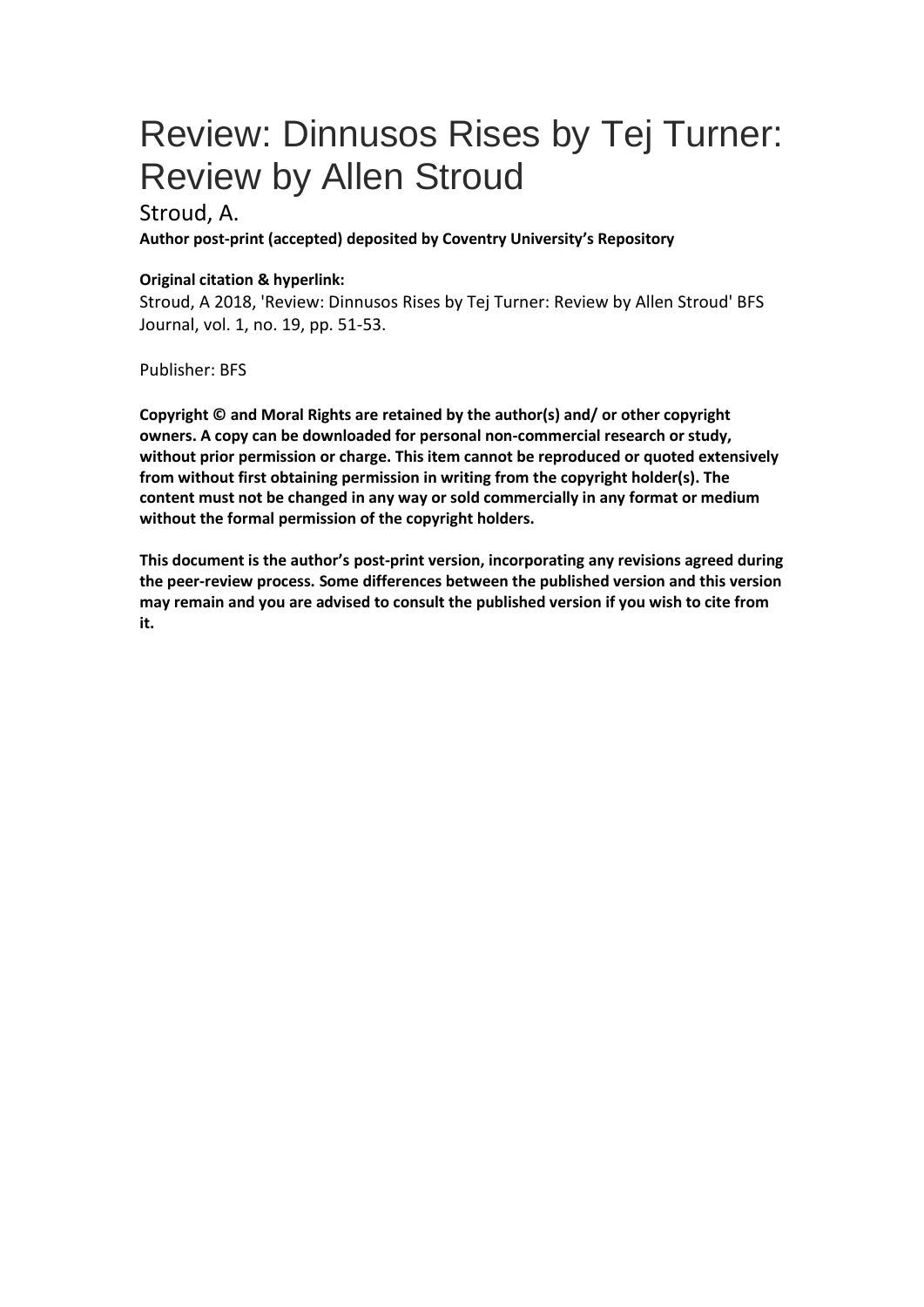## **Review: Dinnusos Rises by Tej Turner**

The sequel to Turner's debut anthology/novel *The Janus Cycle* (2016), *Dinnusos Rises* picks up where the previous work left off, following a similar set of characters from the first collection.

For those unfamiliar with Turner's work. Both *The Janus Cycle* appears to be urban fantasy anthologies, but each story is linked and builds both the characters and the plot into an ensemble finale.

*Dinnusos Rises* makes use of a similar structure, only this time, many of the characters are familar to those of us who read the first book. The titular Janus; the nightclub setting for the much of the first anthology has been switched for the new venue, Dinnusos, run by Neal, one of the characters from the first set of stories.

Turner is using his fantasy infused canvas to explore a selection of modern social issues. The first story, *Dreamwalker*, deals with some of the aftermath of the previous anthology, as Faye, a schoolgirl, tries to help her friends and come to some sort of conclusion about her ghostly lover, Jessica, the long dead twin of Ellen, who occasionally posesses her sister, particularly when singing for their band.

There's a lot to unpack here and a difficult context to explore. The first person narration of the story certainly helps make the expositional baggage of this opening narrative palatable, but it might have been easier if Turner had begun with introducing a new character to the context, using their lack of knowledge as a device to re-introduce (or introduce) us to his fictional world. This makes the story pretty long as he tries to come to grips with his large ensemble cast.

That said, *Dreamwalker* is much better when considered for its plot, namely the issues between Ellen, Jessica and Faye. Turner blends the real life issues of a first love teenage relationship with those of guilt and free will, setting up further contexts to be explored later in the collection.

The second story, *Roots*, is a little more straightforward. Again, Turner blends modern social issues with fantasy themes, in this case, drug taking, environmental activism and the Fae. When seen through the eyes of Turner's narrator, Jack, these themes converge into a impressionable exploration of the teenage experience. This is particularly evident as he introduces his friend Tilly to the work of his father, Jardair's activist group, Taxus Baccata. Both Jack and Tilly experience a new sense of belonging to a group, something many of us can identify with if we were never part of a popular crowd at school. Turner's depiction of this is knowingly bittersweet, balancing the impressionable nature of his characters with the positive and negative circumstances they find themselves in.

*Barking at the Moon* is more of a separate work from the previous two stories, following up the story of Freila from *The Janus Cycle* but told from the perspective of her estranged friend Pandora. Initially, this works well, as the previous argument between the two is something set in the past and we learn more about Pandora and her work in corporate finance.

When Freila and Pandora meet up at Dinnusos share a bottle of wine and decide to try some magic mushrooms, events start to spiral out of control. Freila's gift for travelling through time was explored in detail in *The Janus Cycle*, so it is a little difficult to re-introduce it here without disturbing the context of the story. However, the use of her out of control gift to disrupt the narrative and bring about a change of life view in Pandora leads to a delicious conclusion. If you have ever had to give a business presentation after a hard night out, you'll certainly smile at the finale.